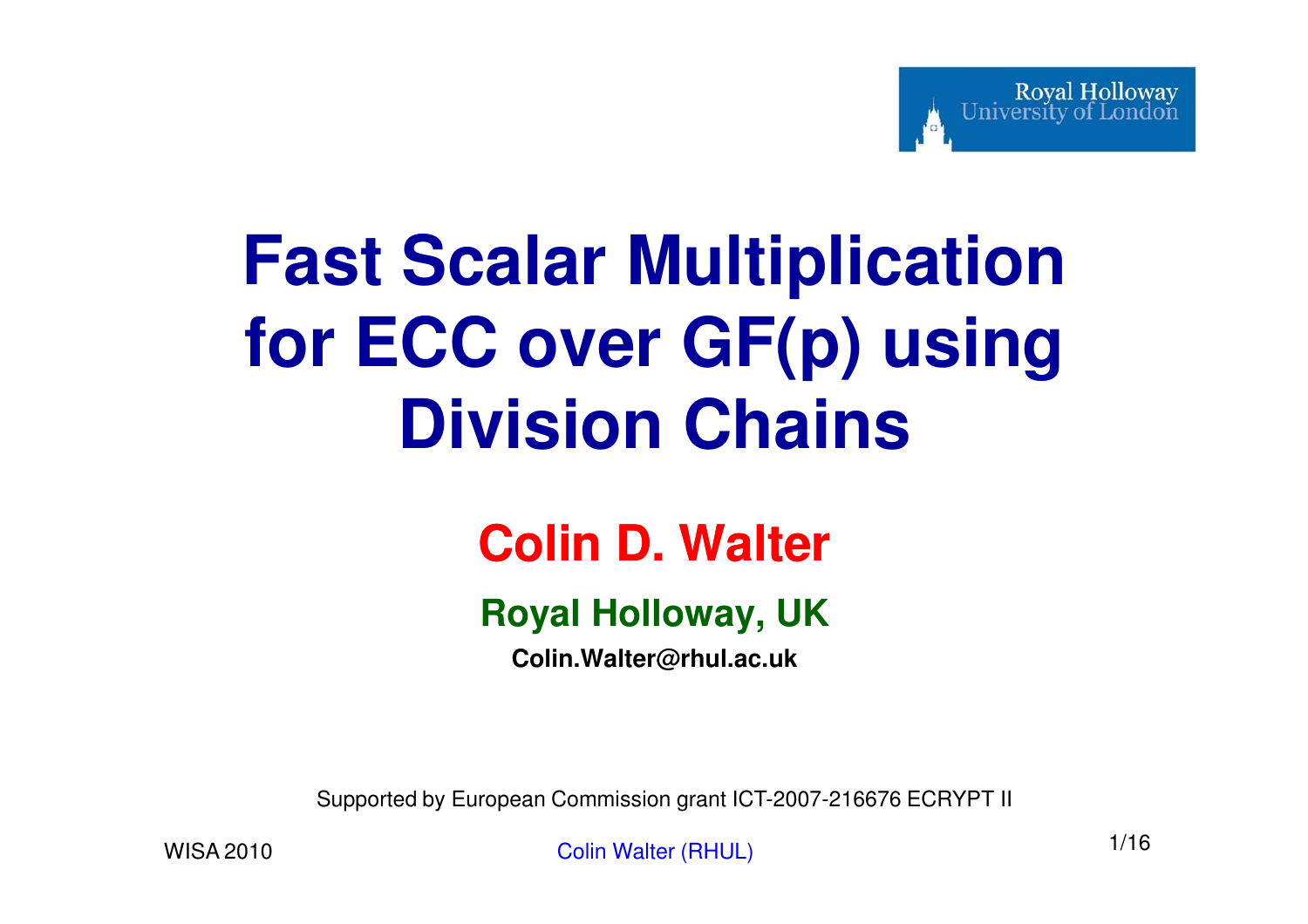#### **Outline**

- Motivation & History
- Standard Exponentiation Algorithms
- *• OP*-Addition Chains
- $\bullet$ Division Chains
- $\bullet$ Base/Digit Selection
- $\bullet$ Implementation
- Examples
- Conclusion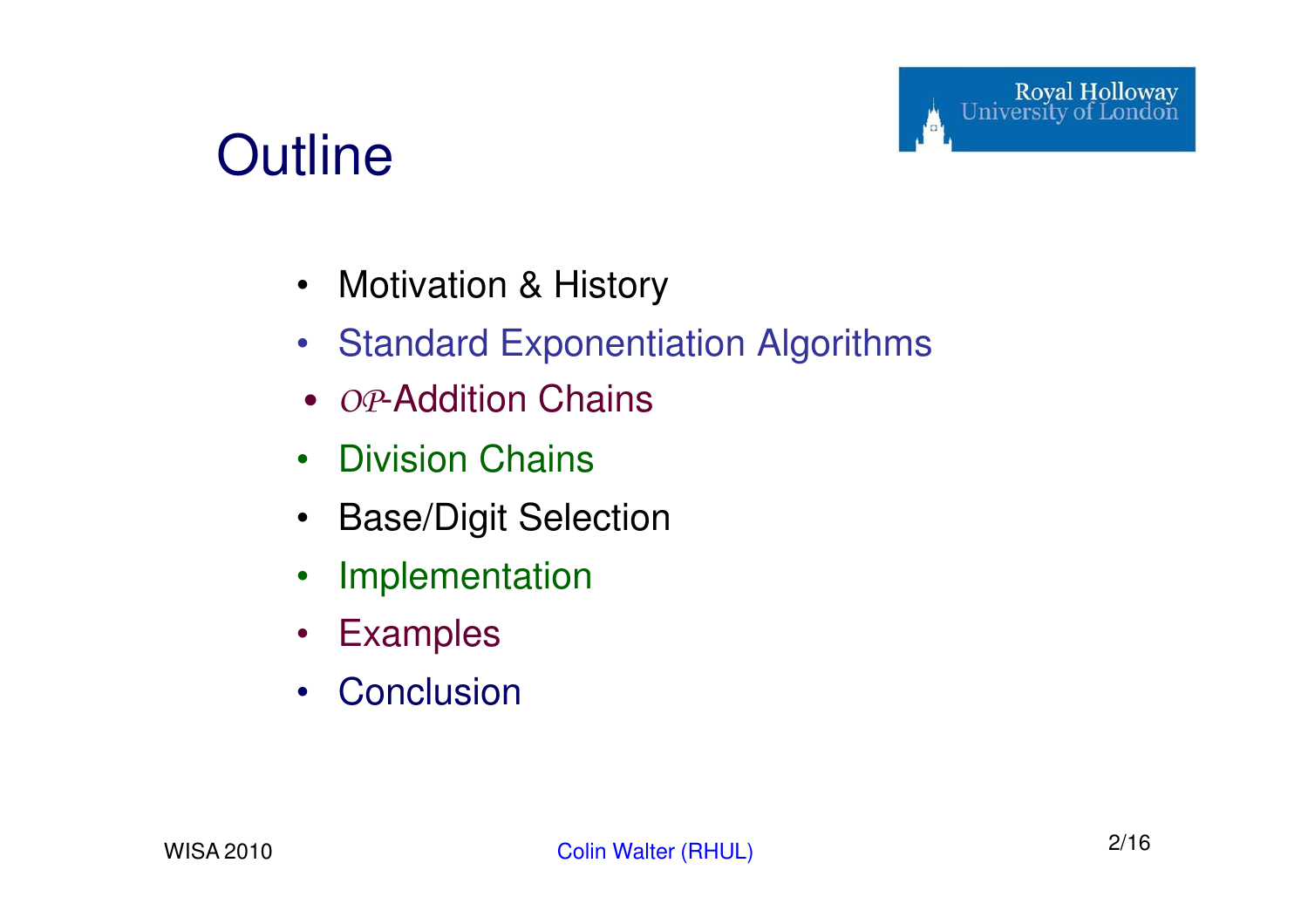#### **Motivation**

- $\bullet$ Faster Exponentiation
- $\bullet$ Better understanding of recoding choices
- $\bullet$ More widely applicable methods
- $\bullet$  Pairings with small characteristic, e.g. 3
	- The Frobenius AM means the usual weighting of squares & multiplies is inappropriate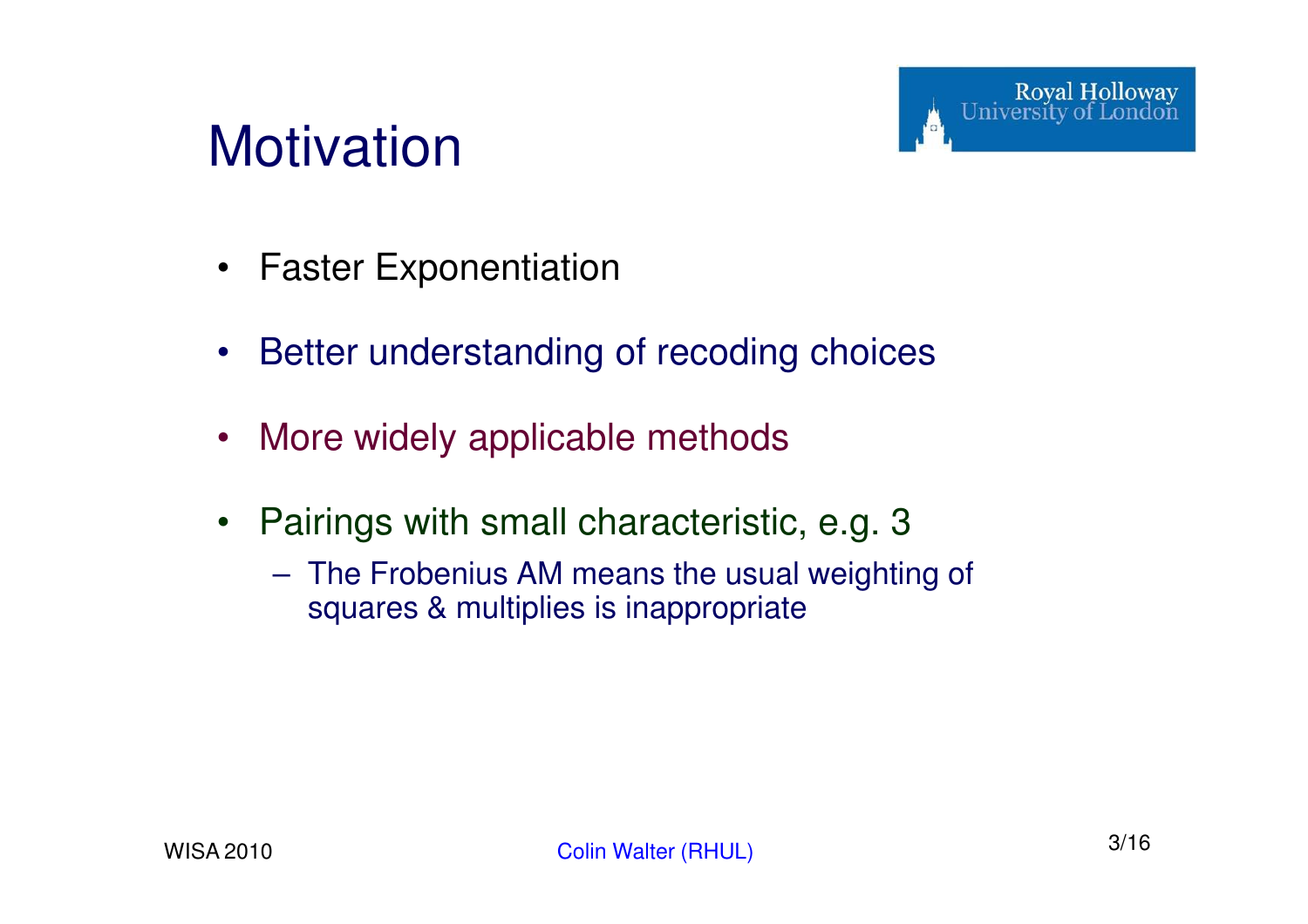### **History**

- $\bullet$ Division Chains / Double Base Rep<sup>n</sup> – Arith 13 (1997)
	- $\mathcal{L}_{\mathcal{A}}$  , and the set of the set of the set of the set of the set of the set of the set of the set of the set of the set of the set of the set of the set of the set of the set of the set of the set of the set of th Resource constrained environments:
	- $\mathcal{L}_{\mathcal{A}}$  , and the set of the set of the set of the set of the set of the set of the set of the set of the set of the set of the set of the set of the set of the set of the set of the set of the set of the set of th Division chains save execution space (CDW)
	- $\mathcal{L}_{\mathcal{A}}$ DBNS saves storage space (Dimitrov)
- $\bullet$ • Composite ECC operations  $dP+Q$  (Montgomery *et al)* 
	- $\mathcal{L}_{\mathcal{A}}$  , and the set of  $\mathcal{L}_{\mathcal{A}}$ Reduced field operation count from shared values
- $\bullet$  Gebotys & Longa (PKC 2009)
	- $\mathcal{L}_{\mathcal{A}}$  , and the set of  $\mathcal{L}_{\mathcal{A}}$ Fixed algorithm for using  $2P+Q$ ,  $3P$  and  $5P$ .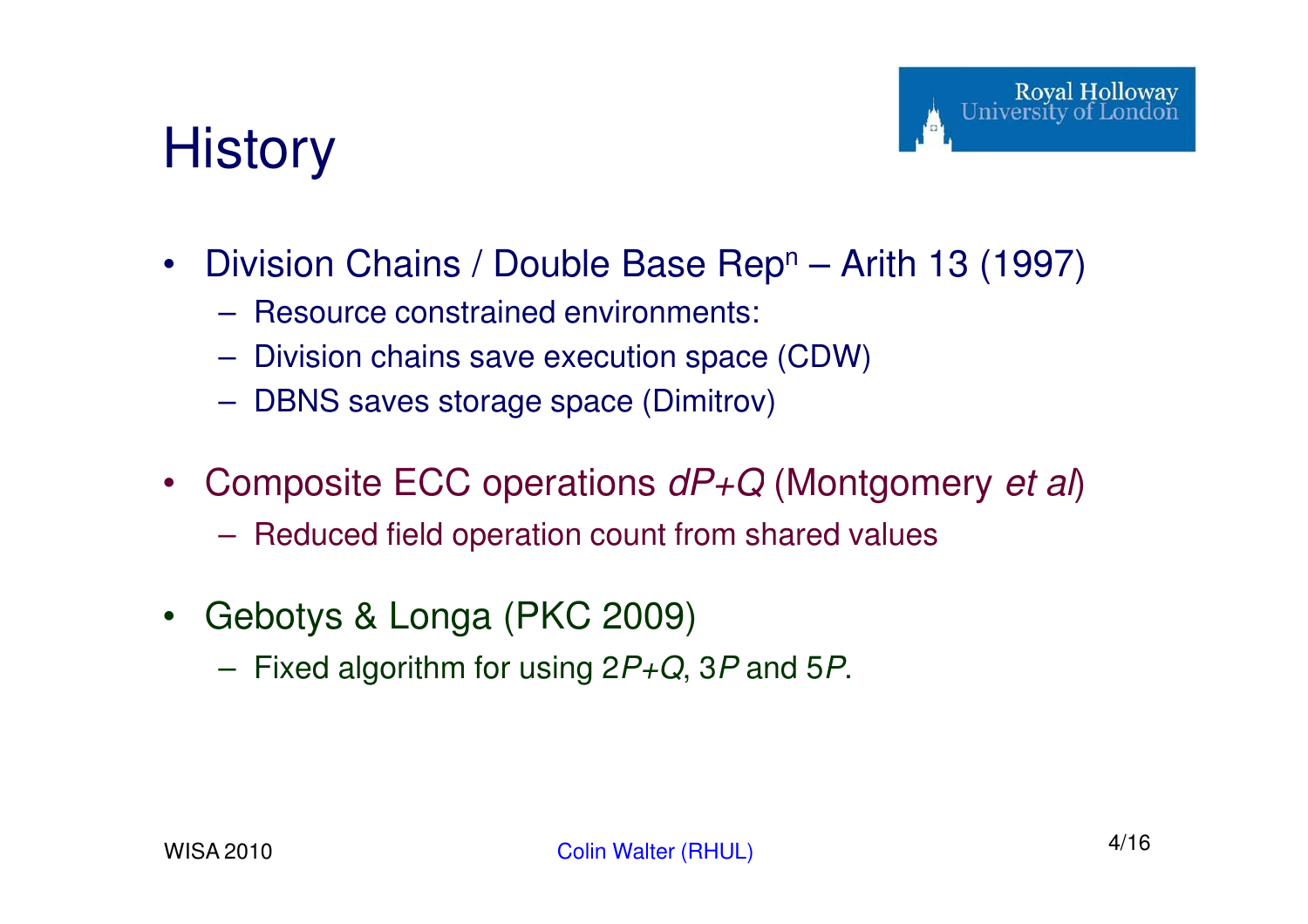#### Standard Methods

For resource-constrained environment:

- Binary Square and Multiply~3/2 log2<sup>n</sup>*×*ve operations for exponent n.
- Sliding Window~4/3 log2<sup>n</sup>*×*ve operations for 2-bit window, digits ±1.
- NAF (non-adjacent form)Same as for 2-bit sliding window.
- $\bullet$  Division chains (case of no negative digits) $\sim$ 5/4 log $_2$ *n* with expensive pre-processing of exponent. ~7/5 log<sub>2</sub>*n* without effort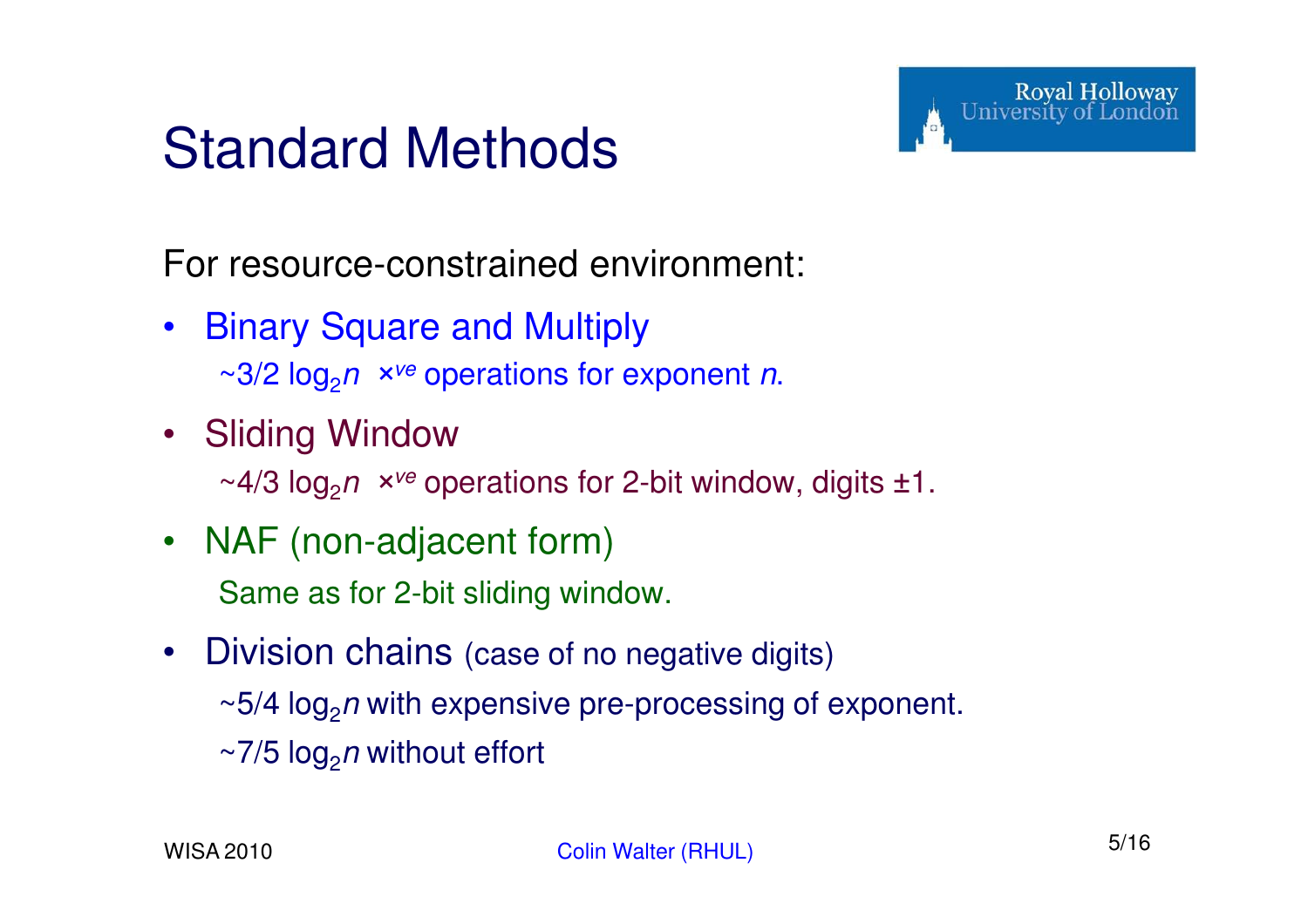#### *OP*-Addition Chains

• Wider range of operations than just adding.

Set *OP* of binary operators (λ,μ), representing  $\lambda P + \mu Q$ .

#### **An** *OP* **-addition chain is a sequence of quadruples**

$$
(ai, bi, ki, pi) where
$$
  
\n
$$
pi = (\lambdai, \mui) \in OP and ki = \lambdaiai + \muibi
$$
  
\n
$$
ai = ks, bi = kt for some s, t < i
$$
  
\n
$$
(a0, b0, k0, p0) = (1, 0, 1, (1, 0))
$$

The standard addition chain has  $a_i\hbox{-} b_i$  =  $k_i$  and starts (1,0,1)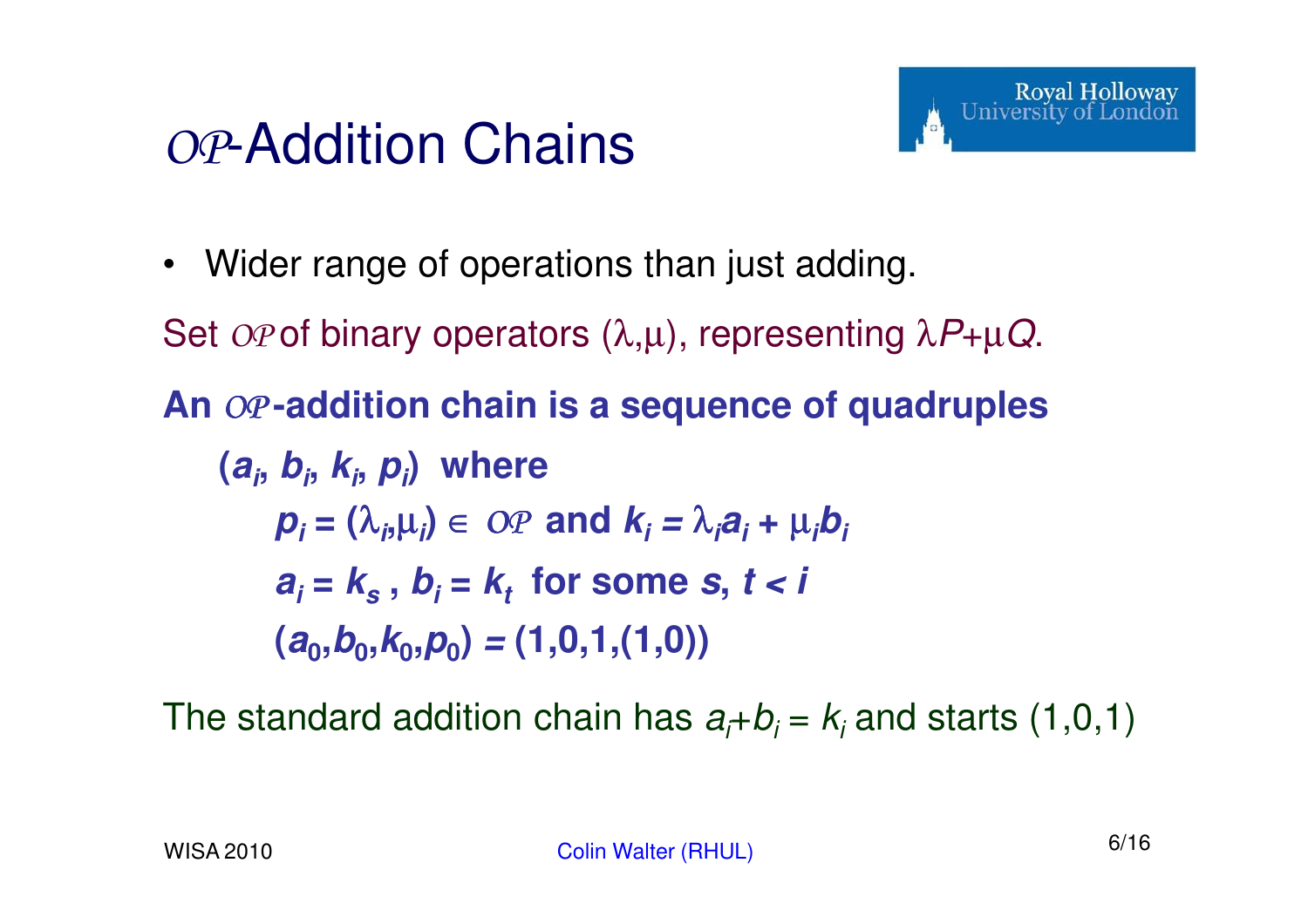#### Division Chains

 $\bullet$ Location aware chains – two locations.

Restricted to previous value and initial (table) value:

 $(k_{i-1}, 1, k_{i}, p_{i})$  where  $p_i = (\lambda_i, \mu_i) \in OP$  and  $k_i = \lambda_i k_{i-1} + \mu_i$ 

These are generated in reverse order:

From  $k = k_n$ , choose  $p_i = (\lambda_i, \mu_i)$  where  $k_i \equiv \mu_i \text{ mod } \lambda_i$  and calculate  $k_{i-1} = (k_{i} - \mu_{i}) / \lambda_{i}$  .

- Hence the name "division" chain.
- If all  $\lambda_i$  = r are the same, this is the change a base algorithm and  $\mu_i$  are the digits of  $k$  base  $r$ .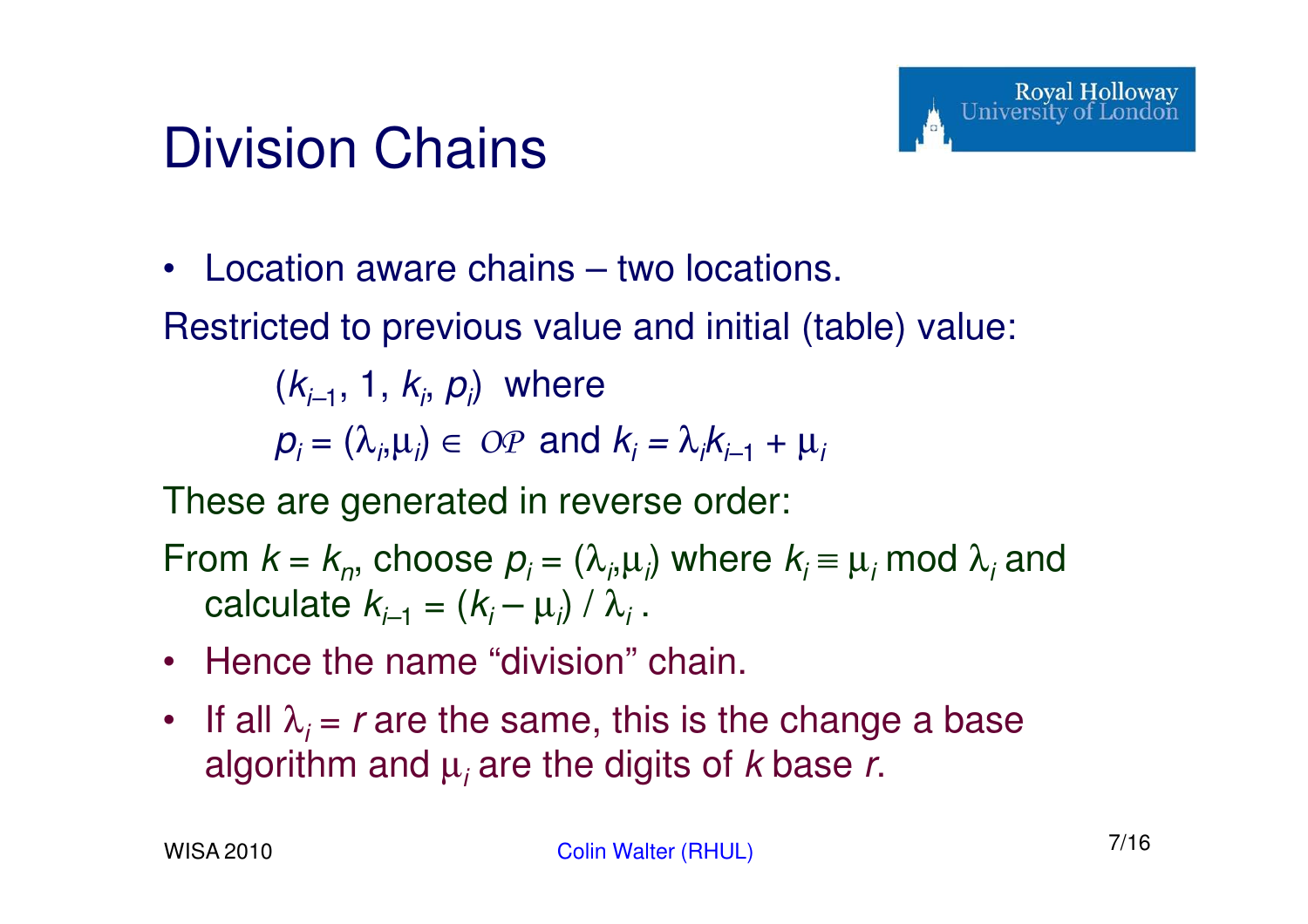#### Change of Basis

- The rule  $k_{i-1} = (k_i \mu_i)/\lambda_i$  produces  $k = (((\mu_1 \lambda_2 + \mu_2)\lambda_3 + ... + \mu_{n-2})\lambda_{n-1} + \mu_{n-1})\lambda_n$  $n + \mu_n$
- Rewrite this using **bases**  $r_i$  and **digits**  $d_i$ :

 $k = (((d_{n-1}r_{n-2} + d_{n-2})r_{n-3} + ... + d_2)r_1 + d_1)r_0 + d_0$ 

• This recoding gives a left-to-right algorithm with table values  $m_{\!d}$  $\mathbf{v}_d$  and iterative step

 $m \leftarrow m^{r_i} \times m_{d_i}$ 

• When possible choose  $d_i$  = 0 to save a multiplication.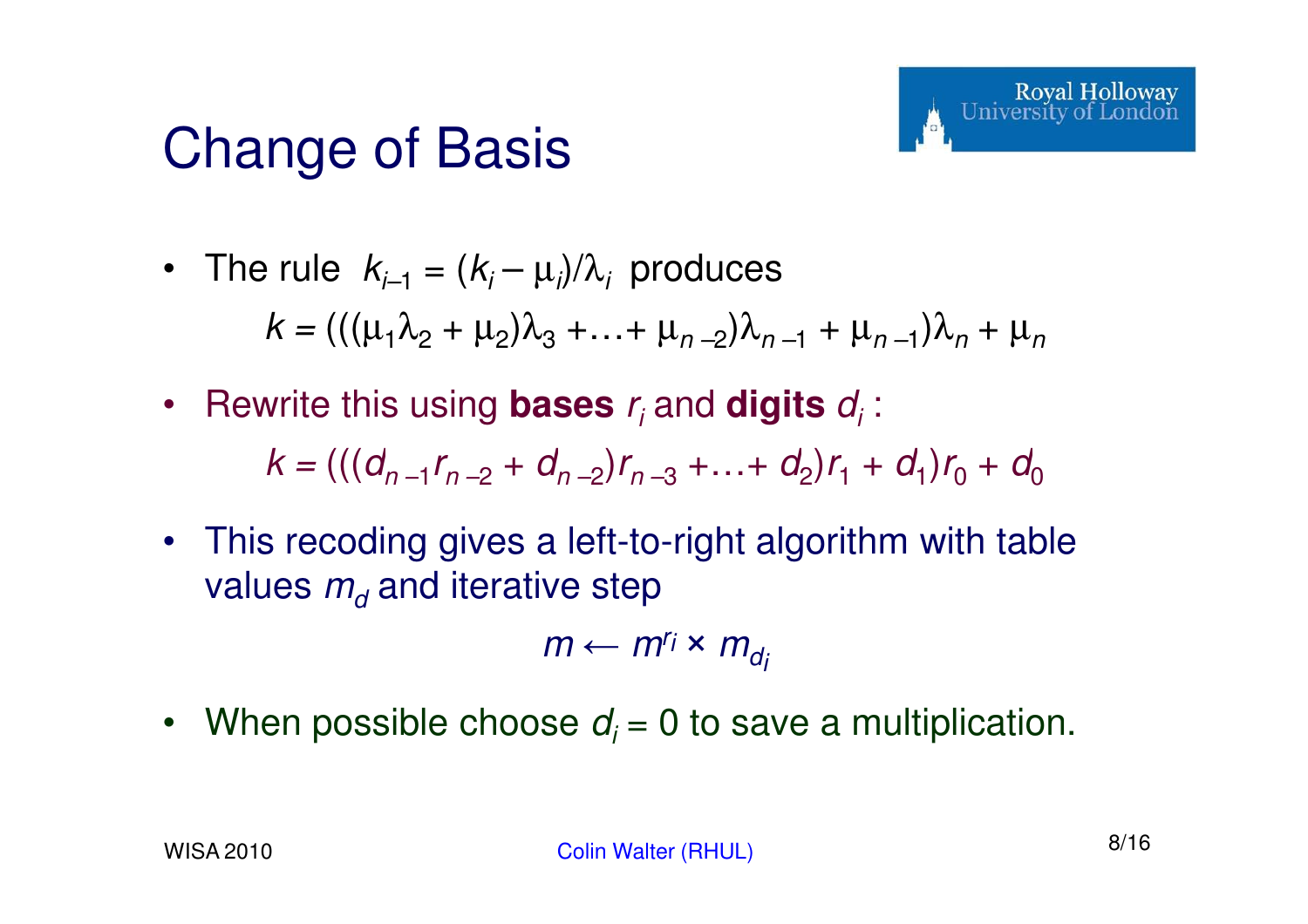#### Example

#### $235_{10} = (((((1)3 + 0)2 + 1)5 + 4)2 + 0)3 + 1)$

- Pair (3,1) (235 1)/3= 78
- Pair (2,0) (78 0)/2 = 39
- Pair (5,4) (39 4)/5 = 7
- Pair (2,1) (7 1)/2 = 3
- Pair (3,0) (3 0)/3 = 1
- Pair (2,1) (1 1)/2 = 0

There are usually several alternatives at each point.

• Set of possible bases is usually  $B = \{2,3\}$  or  $B = \{2,3,5\}$ .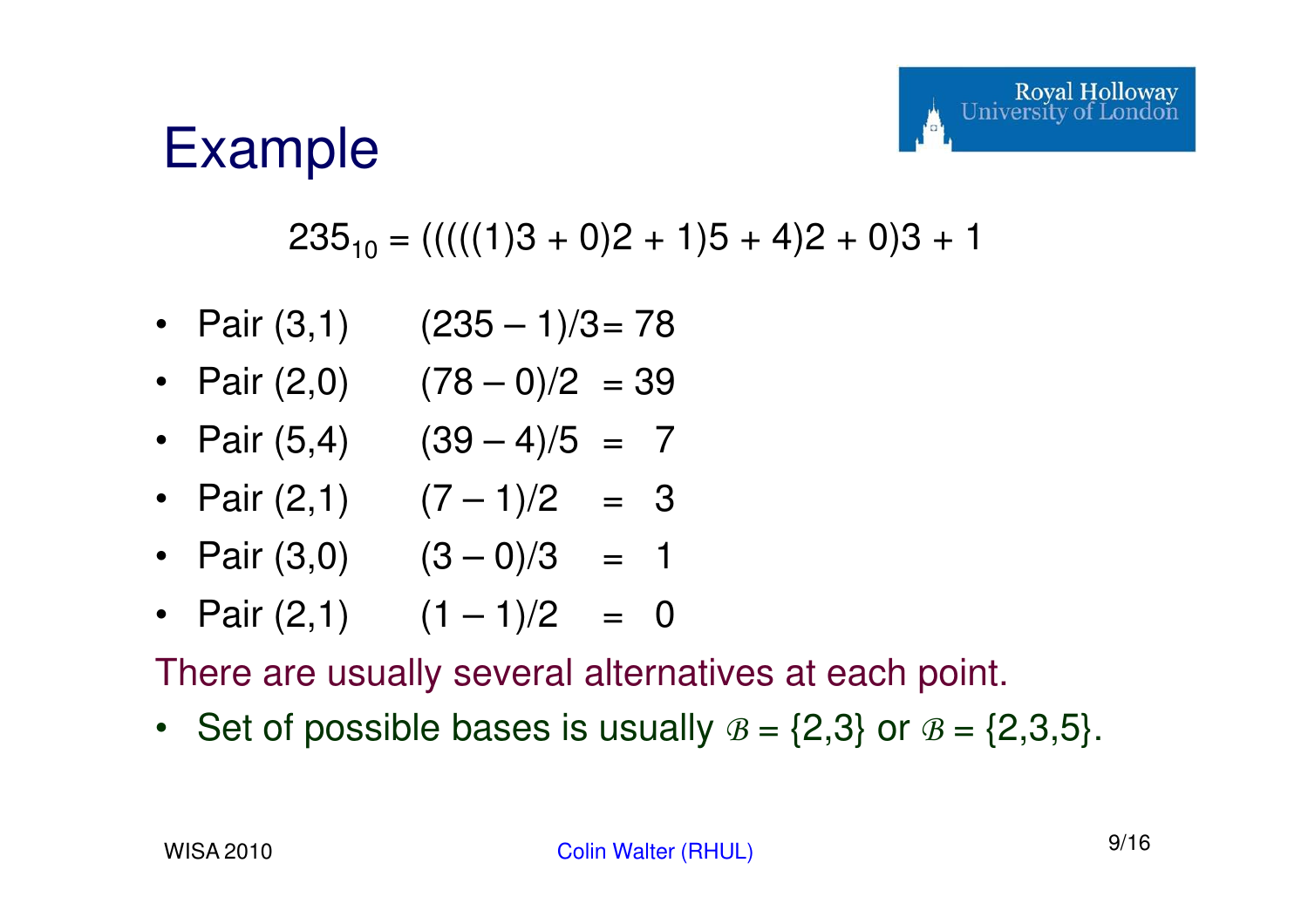### Choosing the Chain

- Assign a cost  $c_{d,r}$  to each operation  $m \leftarrow m^r \times m^r$ .
	- $-$  C O. OOCA CALICS ILIIOENICIII OIIOII IS ANOW e.g. clock cycles if implementation is known,
	- else native word operations,
	- or ... field mult<sup>ns</sup> when in ECC, perhaps.
- Simplest cost is min<sup>mum</sup> length of addition chain for  $r$ , plus 1 if  $d \neq 0$  (i.e. the count of  $\times^{\mathrm{ve}}$  ops.)
- Each digit/base choice affects remaining digits; the effect on cost diminishes with distance from the choice.
- •Build search tree of next  $\lambda$  digits, say, and find cost, *including* average cost  $c$  for remainder of  $k$ : for each digit,

$$
c_{d,r} - c \log r
$$

 $\bullet$ Pick first digit of cheapest choice, and repeat for rest of k.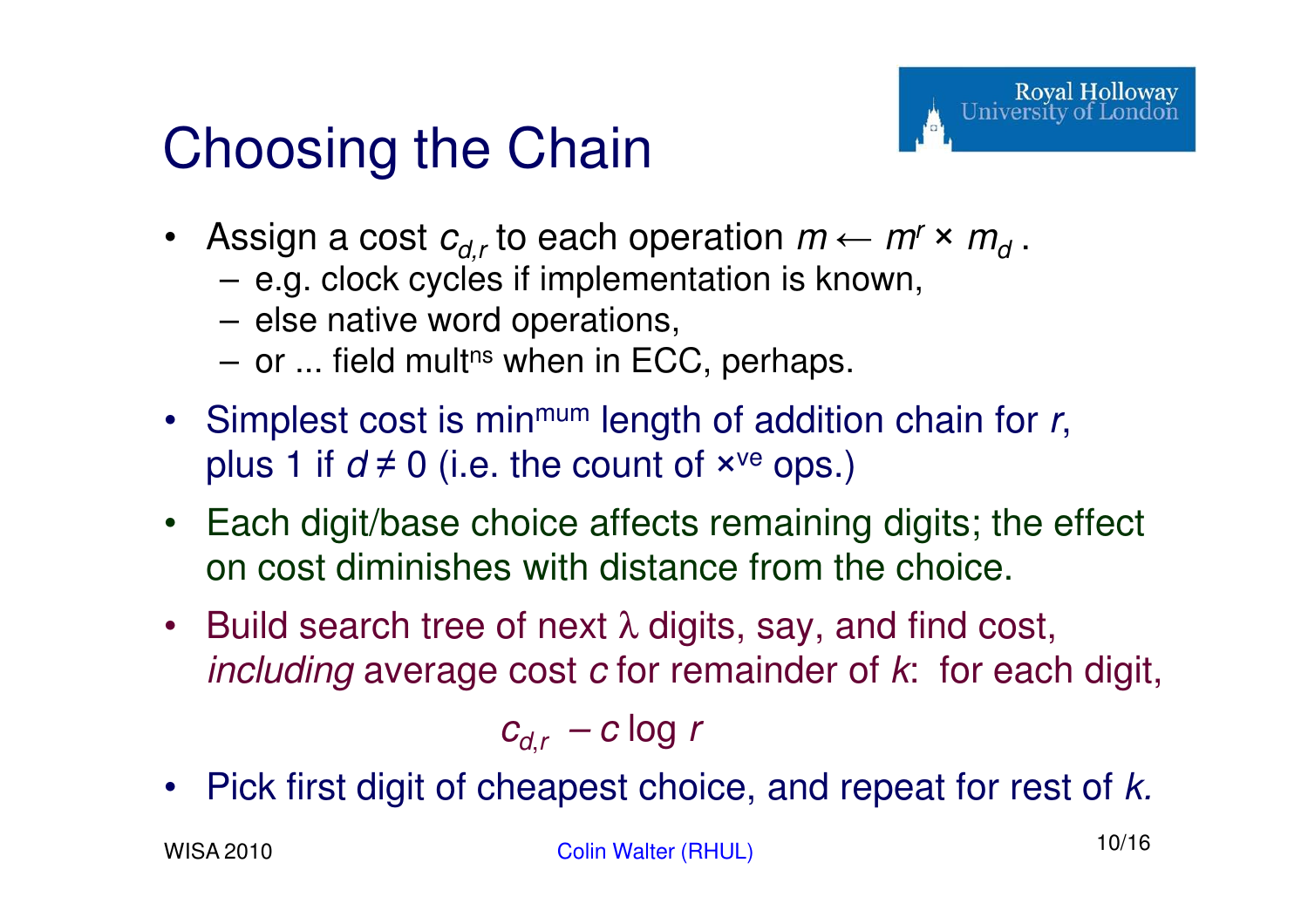# Digit Choice (1)

- Let  $\pi_{\mathcal{B}} = \text{lcm} \{ r \in \mathcal{B} \}$  for  $\mathcal{B} = \text{set of possible bases.}$
- If  $k \equiv k' \mod \pi_{\beta}^{\lambda}$  then  $k, k'$  generate the same costs for each of next  $\lambda$  base/digit choices.
- So next digit is determined by  $k$  mod  $\pi_{\scriptscriptstyle \mathcal{B}}^{\;\;\lambda}$  & cost function  $c$
- Ideally maximize  $\lambda$ . In practice consider  $k$  mod  $\pi$ ldeally maximize λ. In practice consider *k* mod<br>for one of the largest practical factors π of  $\pi_{\scriptscriptstyle \mathcal{B}}^{\;\lambda} .$ 
	- If  $r = 2$ , say, is particularly cheap, preferentially increase the power of 2 in  $\pi$  so choice of  $\pi$  reflects greater likelihood of 2.
- For each set of  $\lambda$  choices  $(r_1,d_1),..., (r_\lambda,d_\lambda)$  and  $\rho = r_1r_2...r_\lambda$ ,  $(...((k-r_1)/d_1-r_2)/d_2...-r_{\lambda})/d_{\lambda} \bmod \pi/\rho$

still contains some info<sup>n</sup> which should be included in cost.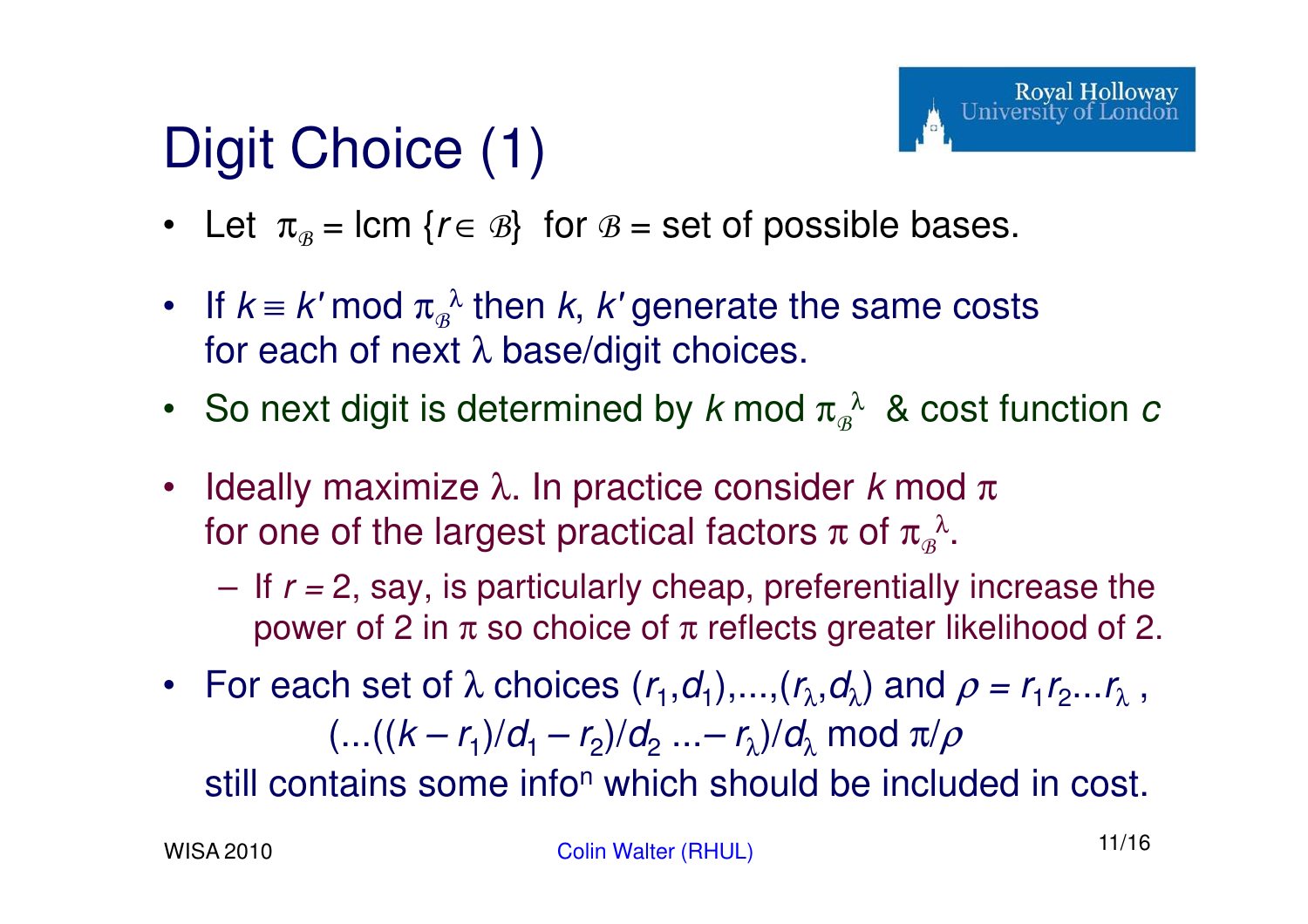## Digit Choice (2)

- For cheapest  $(r_1,d_1),..., (r_\lambda,d_\lambda)$  for k mod  $\pi,$ choose  $(r_1,d_1)$  as the next digit/base pair for k. This gives a recoding table mod  $\pi$ .
- The recoding is a Markov process. The states are residues mod  $\pi$ . So asymptotic cost per key bit can be calculated. (Monte Carlo simulation.)
- During recoding, the residues  $k_i$  mod  $\pi$  are not distributed uniformly for random keys  $k$ . So costs for digit choices may have been slightly inaccurate.
	- Make local changes to the table, calculate new cost per bit, and update table if new average cost is cheaper.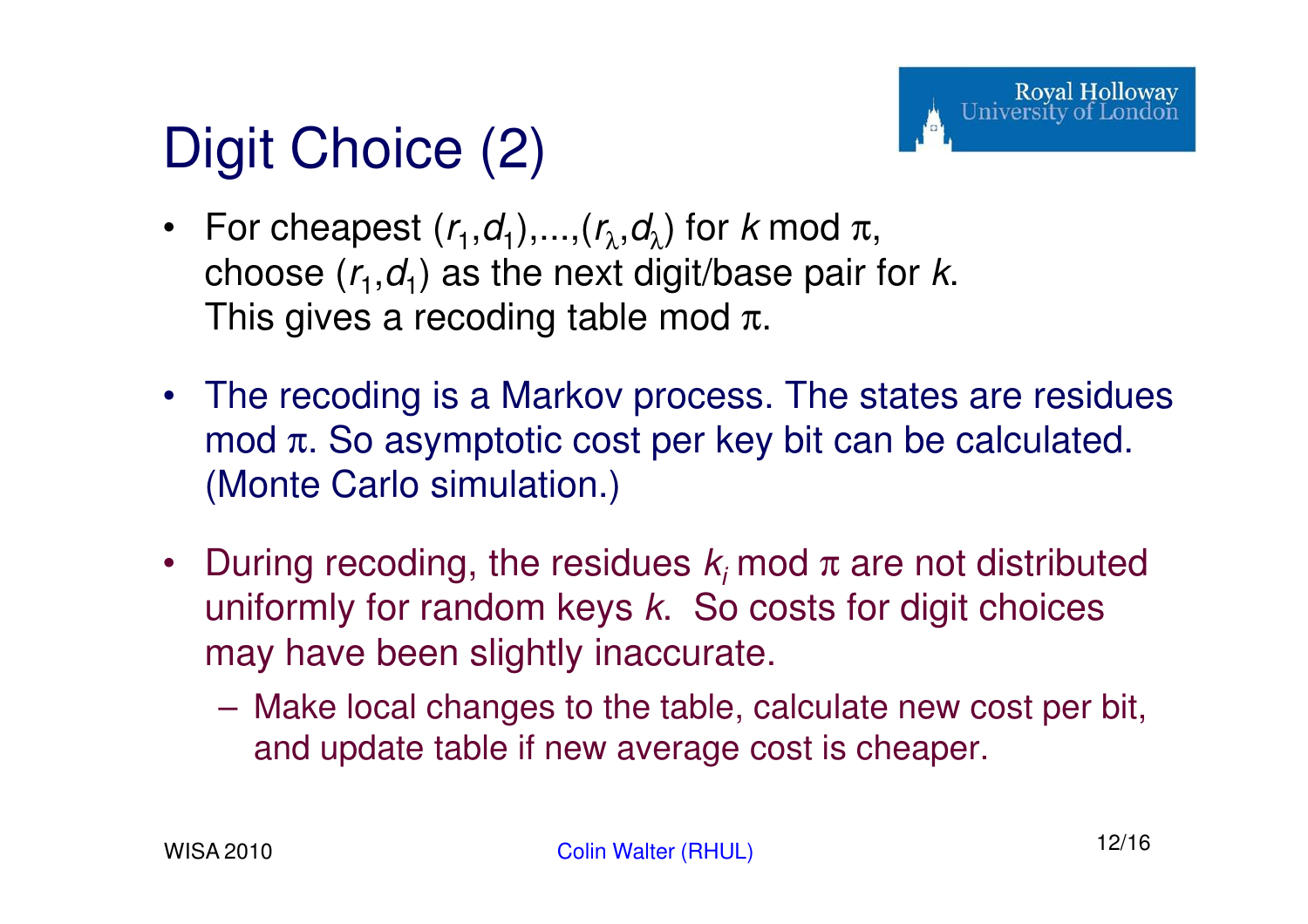#### Implementation

• The table generally has good structure and can be easily translated into a simple set of rules, e.g.

```
if k \equiv 0 \mod 2 then r = 2, d = 0else if k \equiv 0 \mod 5 then r = 5, d = 0else ...
```
- There may be a few deeply nested, rarely occurring rules which can be safely deleted without much effect.
- The result is a space and time efficient recoding scheme, tailored to any required constrained environment.
- Including a base 3 or 5, say, as well as 2 makes it faster than binary algorithms if the recoding process is cheap enough.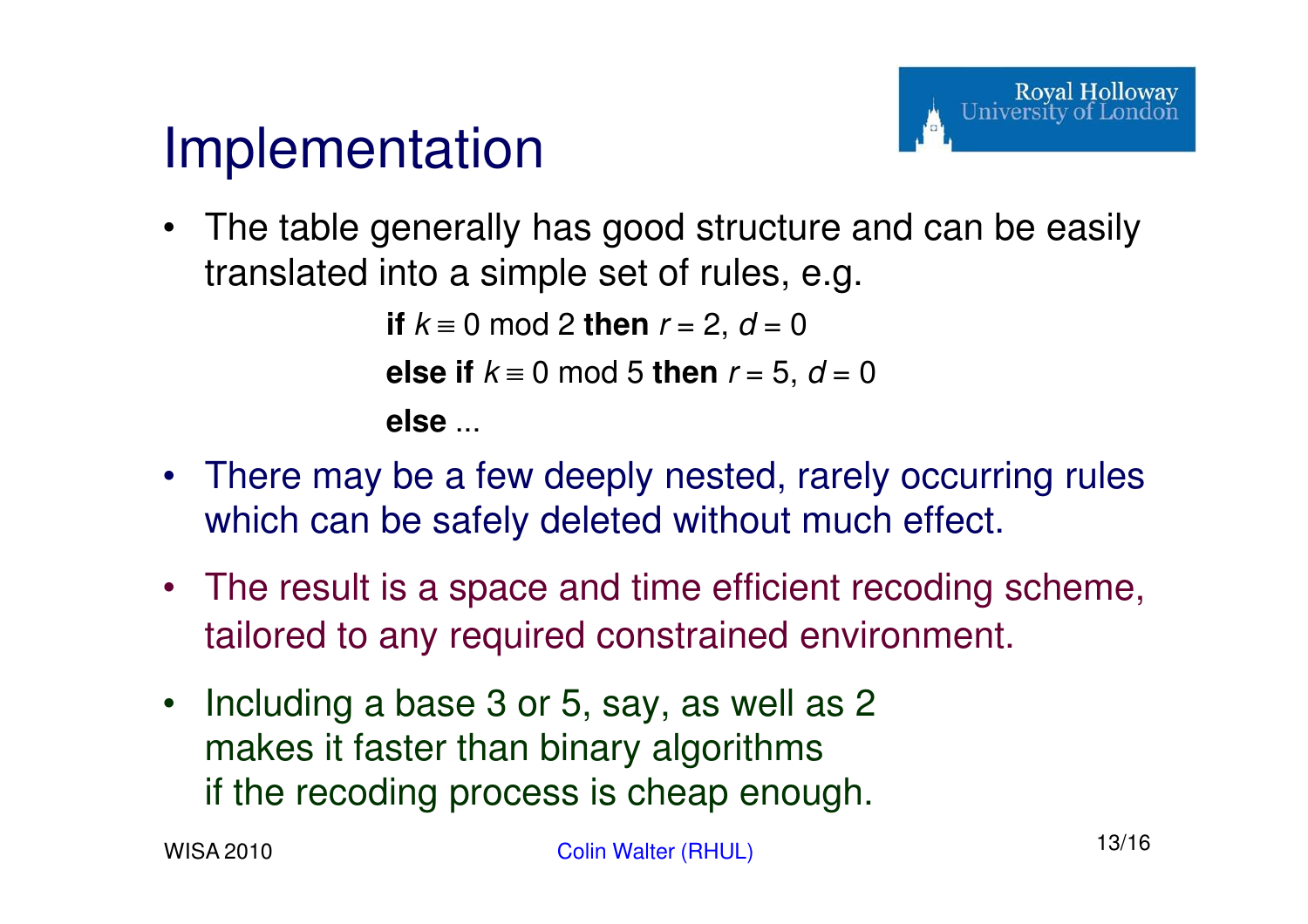#### Example 1

Digits *D* = {0,±1,±3,...,±15}, bases *<sup>B</sup>* = {2,3}, *OP* <sup>=</sup>*B*×*D,* <sup>π</sup> = 2<sup>6</sup>3<sup>2</sup>

If  $k = 0 \mod 9$  and  $k \neq 0 \mod 4$  then r ← 3, d <sup>←</sup> <sup>0</sup> else if  $k = 0$  mod 2 then r ← 2, d <sup>←</sup> <sup>0</sup> else if  $k = 0 \mod 3$  and  $18 < (k \mod 64) < 46$ and ((k mod 64)  $-$  32)  $\neq$  0 mod 3 then  $r \leftarrow 3, d \leftarrow 0$ else r ← 2, d ← ((k+16) mod 32) – 16

- This is faster than the "record" algorithm in PKC 2009(using Jacobi Quartic coordinates) but rather space hungry.
- WISA 2010Colin Walter (RHUL) 14/16 •About 1200 field multiplications for 160-bit key (~7.5 per bit).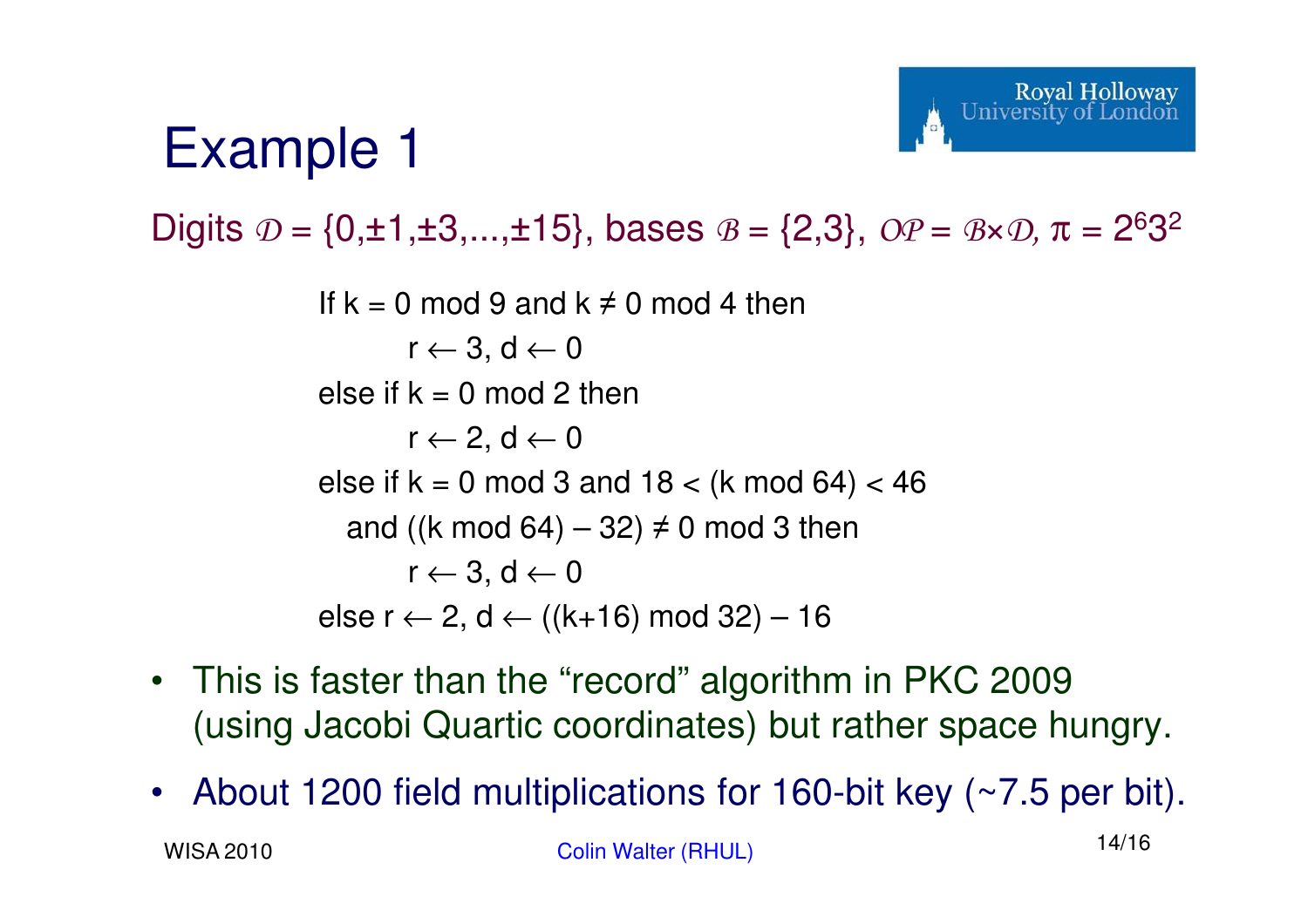### Example 2

Digits *D* = {0,±1,±3,±5,±7}, bases *<sup>B</sup>* = {2,3}, *OP* <sup>=</sup>*B*×*D,* <sup>π</sup> = 2<sup>8</sup>3<sup>2</sup>

```
If k = 0 mod 9 and k \neq 0 mod 4

and (16 < (k mod 256) < 240) thenr ← 3, d ← 0<br>k – 0 mod 2
else if k = 0 mod 2 then
        r ← 2, d ← 0<br>k – 0 mod 3
else if k = 0 \mod 3 and 8 < (k \mod 32) < 24and ((k mod 32) – 16) \neq 0 mod 3 then
        r ← 3, d ← 0<br>← 2  d ← ((k.
else r ← 2, d ← ((k+8) mod 16) – 8
```
- The pre-computed table has effectively just 4 elements.
- •This is only ½% slower than Example 1
- WISA 2010Colin Walter (RHUL) 15/16 •2% faster than  $B = \{2\}$ ; easily enough to cover the recoding.